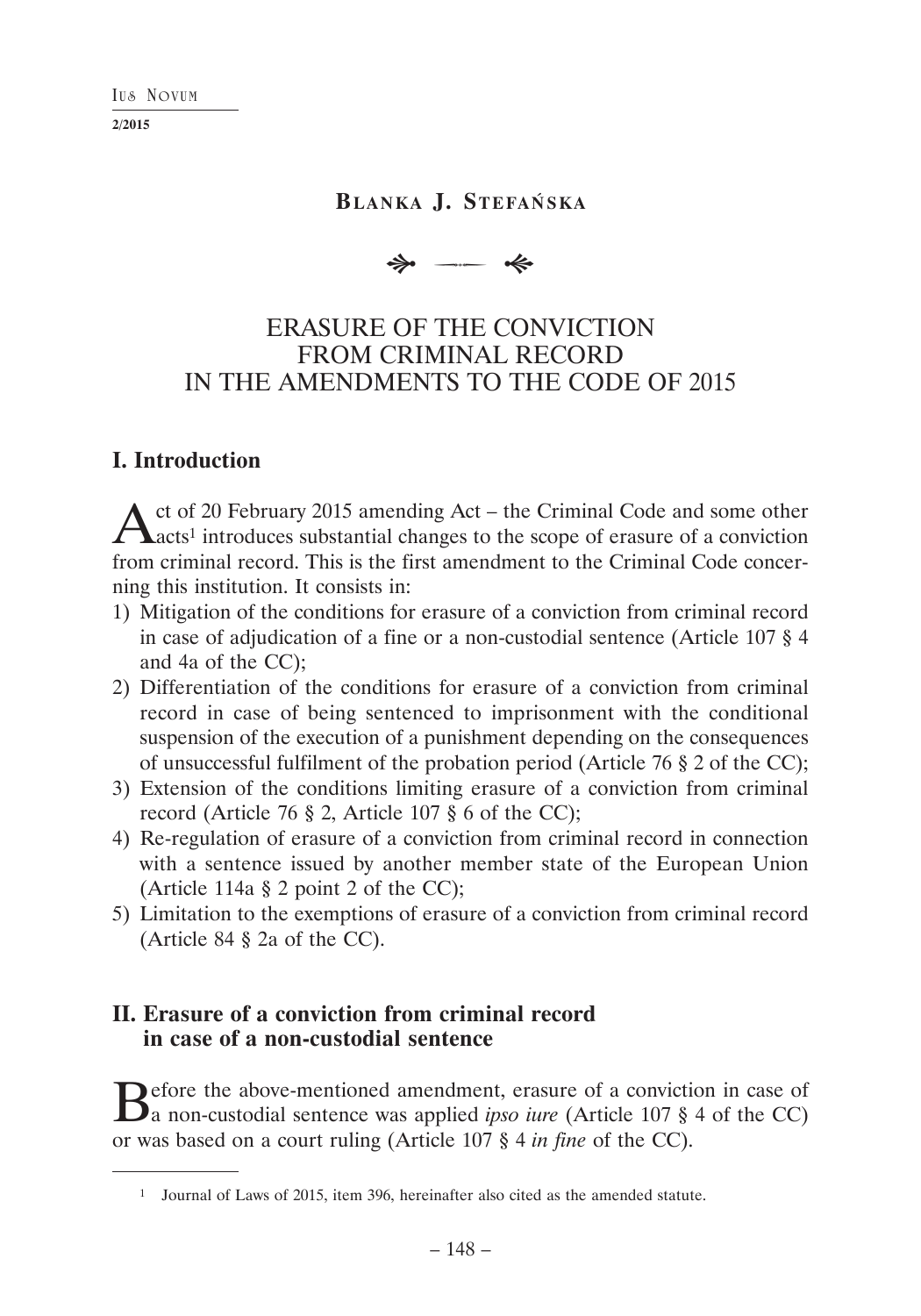Erasure of a conviction *ipso iure* took place after a period of five years from the execution or remission of a punishment, or the limitation of the execution of a punishment. The time limit required for erasure of a conviction in case of this penalty was by half shorter than that required in case of being sentenced to imprisonment (Article 107 § 4 of the CC).

Erasure of a conviction based on a court ruling could take place after the period of three years from the moment of the execution or the remission of a punishment, or the limitation of the execution of a punishment on condition that the convict filed a motion for it.

At present, erasure of a conviction in case of this punishment takes place only *ipso iure* after three years from the execution or the remission of a punishment, or the limitation of the execution of a punishment (Article 107 § 4 of the CC2), i.e. a period that was earlier required for the erasure of a conviction based on a court ruling.

Shortening of the period required for erasure of a conviction is connected with the fact that the legislator prefers non-isolation punishments. The justification for the Bill indicates that "the discussed priority of non-detention punishments is also connected with the amendment to Article 107 § 4 of the CC, which now lays down a shorter, six-month period – from the moment of the execution, the remission or the limitation of the execution of a punishment – required for erasure of a conviction *ipso iure*"3. The Bill planned that period to take six months4, but in the course of legislative proceeding in the Sejm, it was determined to take three years.

## **III. Erasure of a conviction from criminal record in case of the adjudication of a fine**

Originally, the Criminal Code stipulated the same conditions for erasure of a conviction in case of the adjudication of a fine as in case of a non-custodial sentence. Erasure of a conviction in case of a fine took place *ipso iure* after five years from the execution or the remission of a punishment, or the limitation of the execution of a punishment, and on the convict's motion a court could rule it already after three years (Article 107 § 4 of the CC). The Bill proposed the same mode and conditions for erasure of a conviction in case of a fine as was laid down in case of a non-custodial sentence, i.e. only *ipso iure* after six months

<sup>2</sup> The provision entered into force on 21 March 2015 (Article 29 point 1 of the amended statute)

<sup>&</sup>lt;sup>3</sup> The justification for the Bill amending Act – the Criminal Code and some other acts (Sejm's printout no. 2393), p. 14, http://www.sejm.pl/Sejm7.nsf/druk.xsp?nr=2393.

<sup>4</sup> Article 1 point 64 letter a of the governmental Bill amending Act – the Criminal Code and some other acts (Sejm's printout no. 2393), http://www.sejm.pl/Sejm7.nsf/ PrzebiegProc.xsp?id= AE8BCC6CA-5B2782EC1257 CDE003CC471.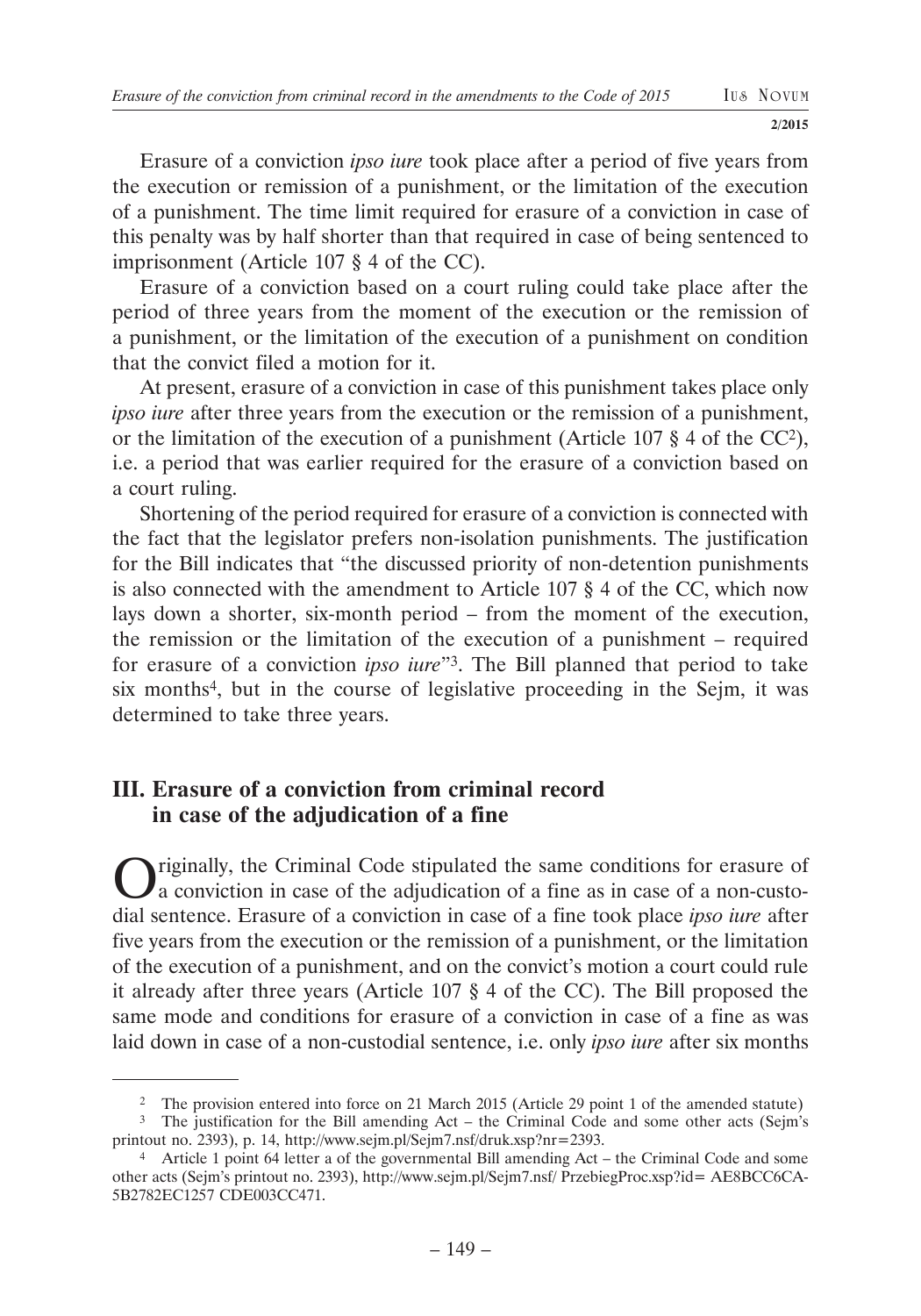from the execution or the remission of a punishment, or the limitation of the execution of a punishment (Article 1 point 64 letter a of the Bill). The six-month period was justified by the need to maintain proportionality because in case of a sentence to imprisonment with the conditional suspension of the execution of a punishment, erasure of a conviction takes place after six months from the end of the probation period, thus the punishment is subject to faster erasure of a conviction than the punishment of a fine or a non-custodial sentence. It was proposed to lay down a period of six months as for erasure of a conviction in case of imprisonment with conditional suspension of the execution of a punishment5. It was pointed out in the course of the legislative proceeding that "the idea behind the proposal is the introduction of a gradation of the periods required for erasure of a conviction in relation to different punishments. We want to limit the periods required for erasure of a conviction in relation to a fine to six months, and in relation to a non-custodial sentence to three years. Taking into account that renouncement of inflicting a punishment takes place after one year, it seems that such gradation, in comparison with the severity of the punishments, would be justified"6.

Act of 15 January 2015 amending Act – the Criminal Code and some other acts7 adopted the proposal for the time limits, but then Resolution of 7 February 2015 of the Senate on Act amending Act – the Criminal Code and some other acts proposed to raise the period to one year8.

The Sejm approved of this amendment and, currently, erasure of a conviction in case of the adjudication of a fine takes place *ipso iure* after a year from the execution or the remission of a punishment, or the limitation of the execution of a punishment (Article 107 § 4a of the CC). Undoubtedly, it is reasonable to differentiate the periods required for erasure of a conviction with regard to the type of the punishment adjudicated. Justifiably, various periods were laid down for erasure of a conviction in case of a fine and in case of a noncustodial sentence. However, the asymmetry of the solutions concerning erasure of a conviction was not eliminated.

The same yearly period is required for erasure of the conviction in case of a court's ruling on the renouncement of inflicting a punishment (Article 107 § 5 of the CC). It does not need justification that a sentence to a fine is more severe

<sup>5</sup> The statement made by the Secretary of State in the Ministry of Justice, J. Kazdroń, at the sitting of the Working Committee for amending codification (no. 83) on 14 January 2015, Bulletin No. 4174/VII, http://orka.sejm.gov.pl/Zapisy7.nsf/wgskrnr/NKK-83.

<sup>6</sup> The statement made by a senior specialist in the Ministry of Justice, P. Rogoziński, at the sitting of the Working Committee for amendments in codification (no. 78) on 6 November 2014, Bulletin No. 3939/ VII, http://orka.sejm.gov.pl/Zapisy7.nsf/wgskrnr/NKK-78.

<sup>7</sup> Passed to the Senate http://orka.sejm.gov.pl/opinie7.nsf/nazwa/2024\_u3/\$file/2024\_u3.pdf.

<sup>8</sup> Point 14 of the Resolution of the Senate of the Republic of Poland of 7 February 2015 on Act amending Act – the Criminal Code and some other acts (printout no. 3131), http://www.sejm.pl/Sejm7. nsf/druk.xsp?nr=3131.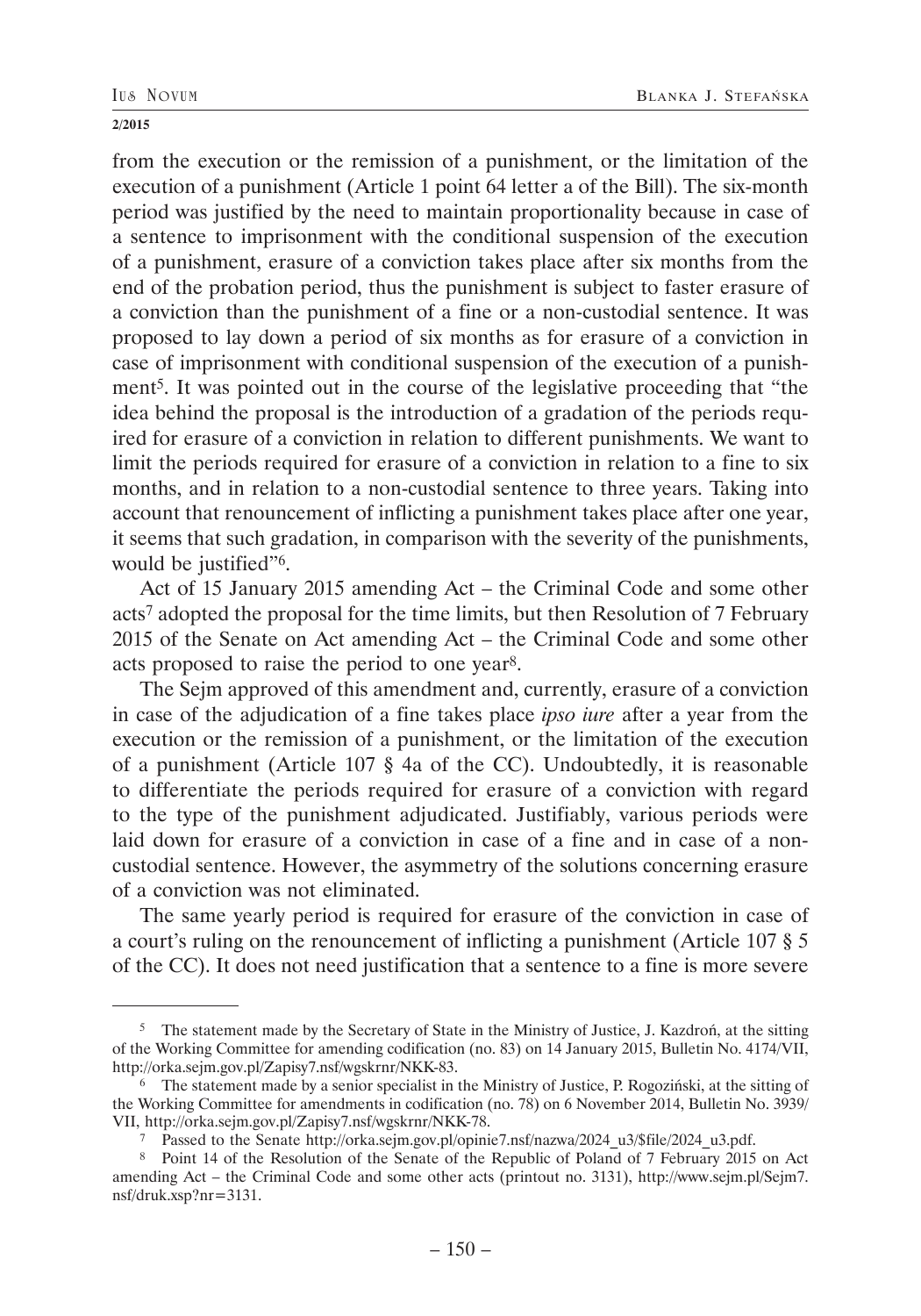than the renouncement of inflicting a punishment. In fact, the renouncement of inflicting a punishment is connected with a conviction and a clear statement that the accused is guilty of a crime he was charged with but the court decides to renounce inflicting a punishment<sup>9</sup>. That is why the period after which erasure of a conviction from criminal record should be shorter.

## **IV. Erasure of a conviction from criminal record due to the successful probation period in relation to conditional suspension of the execution of a punishment**

In case of a sentence with conditional suspension of the execution of a punishment, erasure of a conviction – in accordance with Article 76  $\S$  1 of the shment, erasure of a conviction – in accordance with Article 76 § 1 of the CC – takes place *ipso iure* after six month from the end of the probation period. The provision remained unchanged, but because of the introduction of new solutions in relation to the breach of conditions for the probation (Article 75a of the CC), it was necessary to determine conditions for erasure of a conviction in case a court uses them.

A court is obliged to rule the execution of a punishment:

- if, during the period of probation, the convict committed a similar crime with intent, for which he was validly sentenced to imprisonment without conditional suspension of the execution of a punishment (Article 75 § 1 of the CC);
- if a person convicted of a crime committed with the use of violence or unlawful threat towards a close relation or a minor residing with him once again flagrantly breaches the legal order during the probation period, uses violence or unlawful threat towards a close relation or a minor residing with him (Article 75 § 1a of the CC);
- if the convict, during the probation period, flagrantly breaches the legal order, especially if he commits a crime that is different from a similar crime committed with intent, for which he was validly sentenced to imprisonment without conditional suspension of the execution of a punishment, or if he evades a fine, surveillance, imposed duties or ruled penal or compensatory measures or forfeiture, if the circumstances referred to in § 2 take place after a court probation officer admonished him in writing, unless there are special reasons to act alternatively (Article 75 § 2a of the CC);
- if the convict, despite the probation officer's written admonition, during the probation period flagrantly violates the legal order, especially if he commits a crime that is different from a similar crime committed with intent for which he was validly sentenced to imprisonment without conditional suspension of

<sup>9</sup> P. Gensikowski, *Odstąpienie od wymierzenia kary w polskim prawie karnym* [Renouncement of inflicting a punishment in the Polish criminal law], Warszawa 2011, p. 331.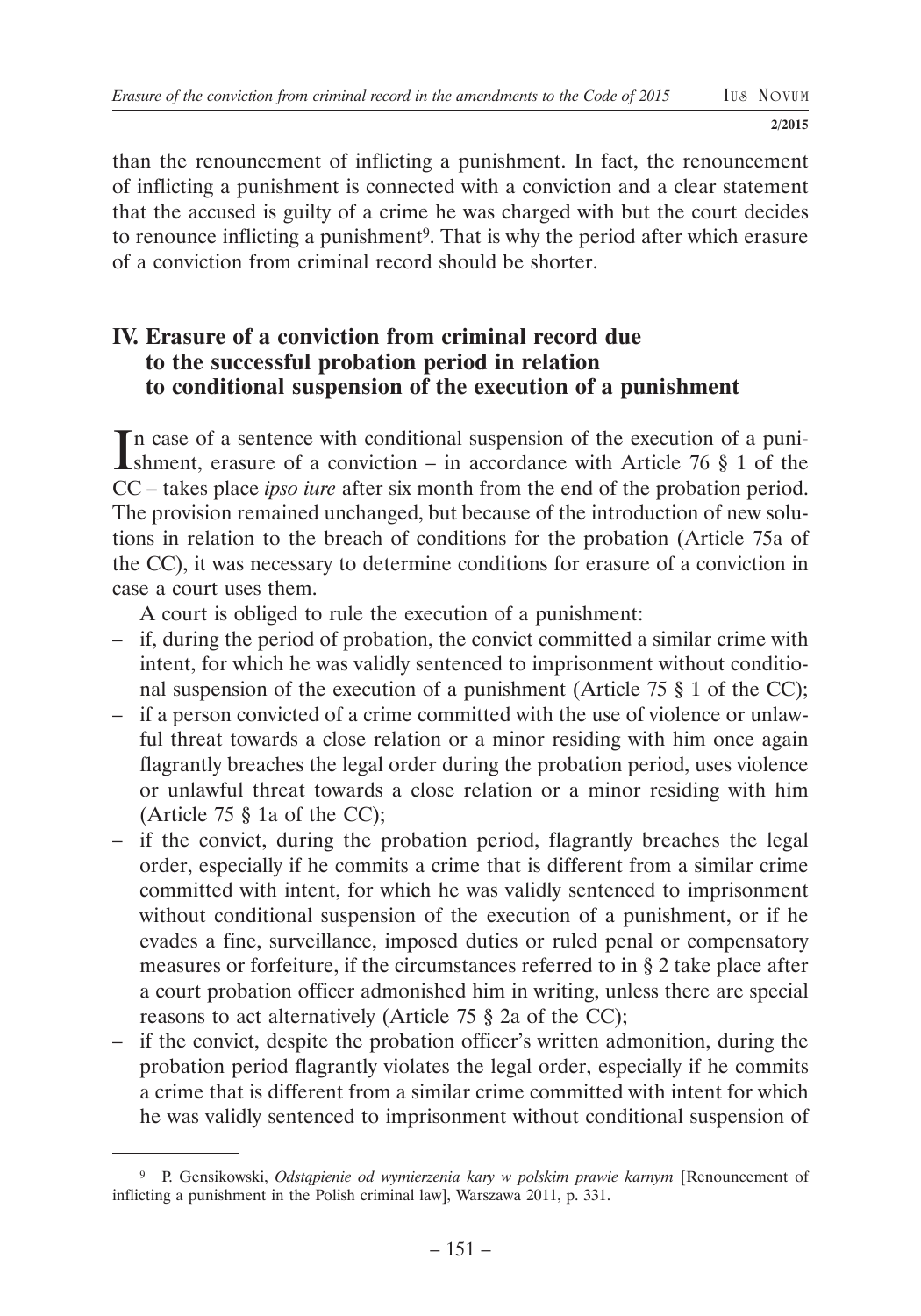the execution of a punishment, or if he evades a fine, surveillance, imposed duties or ruled penal or compensatory measures or forfeiture, unless there are special reasons to act alternatively (Article 75 § 2a of the CC). A court may rule the execution of a punishment:

- if in the probation period a convict flagrantly violates the legal order, especially if he commits a crime that is different from a similar crime with intent for which he was validly sentenced to imprisonment without conditional suspension of the execution of a punishment, or if he evades a fine, surveillance, imposed duties or ruled penal or compensatory measures or forfeiture (Article 75 § 2 of the CC);
- if a convict, after the sentence has been issued but before it comes into force, flagrantly violates the legal order, especially if he commits a crime during this period (Article 65 § 3 of the CC).

In spite of the circumstances justifying an optional ruling on the execution of a punishment as referred to in Article 75 § 2 of the CC, it is possible not to rule the execution of it and exchange it into a non-custodial sentence to supervised unpaid community service or a fine. It is possible when, because of the weight and type of the unlawful act the perpetrator is charged with, the purpose of the punishment is served this way. In such case it is assumed that one day of imprisonment equals two days of non-custodial service, and one day of imprisonment equals double daily fine rate. Non-custodial punishment cannot last longer than two years and a fine cannot exceed 810 daily rates (Article 75a § 1 of the CC). The determination of these rates means that such an operation is possible only in case of a convict sentenced to imprisonment with conditional suspension of the execution of a punishment, but is not applicable to convicts sentenced to a statutory fine or a non-custodial punishment with conditional suspension of the execution of a punishment, which was possible earlier.

The exchange can be ruled on a convict's motion in cases, in which (before the amendment comes into force, i.e. before 1 June 2015):

- 1) a convict has been validly sentenced to imprisonment with conditional suspension of the execution of a punishment and the execution of a punishment was not ruled, if the purposes of the punishment are served this way, but:
	- a) the exchange into a fine may take place only when the income of the convict, his property ownership status or his income opportunities are sufficient to let him pay the fine, and it is established that one day of imprisonment equals double daily fine rate and the total fine cannot exceed 810 daily rates;
	- b) the exchange into a non-custodial supervised unpaid community service may take place when the convict's income, his property ownership status or his income opportunities are not sufficient to let him pay the fine; it is established that one day of imprisonment equals two days of non-custodial punishment provided that a non-custodial punishment cannot last longer than four years (Article 16 item 1 of the new CC);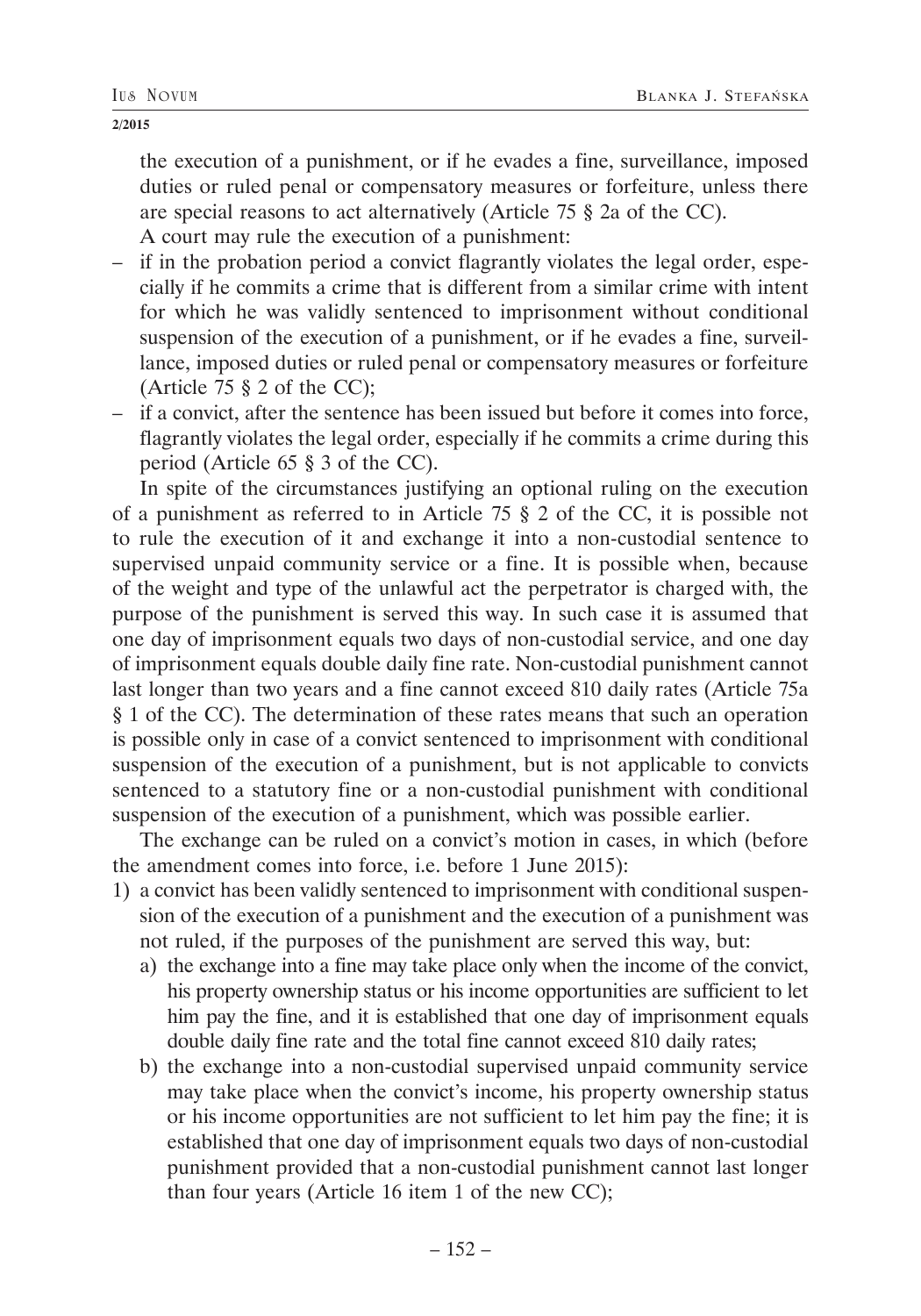2) a court, based on Article 75 § 2 of the CC, has validly ruled on the execution of a punishment of one year's imprisonment with conditional suspension of the execution of it and because of the weight and type of a crime the convict was charged with, the purposes of the punishment will be served this way; but the punishment of imprisonment can be exchanged into non-custodial supervised unpaid community service provided that one day of imprisonment equals two days of non-custodial punishment (Article 17 item 1 of the new CC).

The exchange of a punishment is inadmissible in case the convict fails to comply with the obligation of the 'no contact' provision, i.e. to refrain from contacting the victim or other persons in a determined way, or the 'stay away' provision, i.e. to refrain from approaching a victim or other persons, or the 'support' provision, i.e. support the victim, or the 'restitution' provision, i.e. fully or partly compensate for damage caused by a crime committed (Article 75a § 2 of the CC, and Article 16 item 1 and Article 17 item 2 of the new CC). Moreover, the exchange is inadmissible in case of conditional suspension of the execution of a punishment ruled towards the so-called 'to turn state's evidence' (Article 60 § 5 of the CC, Article 16 item 1 of the new CC) or under Article 75 § 7 of the CC because of the conviction made at the sitting or without the conduction of evidential proceeding (Article 335, Article 338a or Article 387 of the CPC).

In the event of such an exchange, a doubt might arise when erasure of the conviction should take place, namely, whether according to the principles determined for erasure in relation to a non-custodial sentence or a fine, and when the new punishments are served as they substituted for the ones with conditional suspension of the execution of a punishment. The last solution is strongly justified in the current legal state, where the possibility of applying conditional suspension of the execution of a punishment is limited to imprisonment (Article 69 § 1 of the CC) The legislator adopted the first solution and laid down in Article 76 § 1 of the CC that 'erasure of a conviction from criminal record takes place with the end of periods laid down in Article 107 § 4 and 4a", and thus is applied *ipso iure* in case of a non-custodial sentence – after three years' time, and in case of a fine – a year's time from the execution or the remission of a punishment, or the limitation of its execution (Article 76 § 1 *in fine* of the CC, Article 16 item 3, Article 17 item 3 of the new CC).

In case a perpetrator is convicted of two or more non-concurrent crimes and it is after the start of but before the end of the period required for erasure of a conviction from criminal record when he commits a crime again, only erasure of all convictions is admissible (Article 108 of the CC). In such a situation, the possibility of erasure of only the exchanged punishment is excluded by reference made in Article 76 § 1 *in fine* of the CC to use the provision of Article 108 of the CC directly.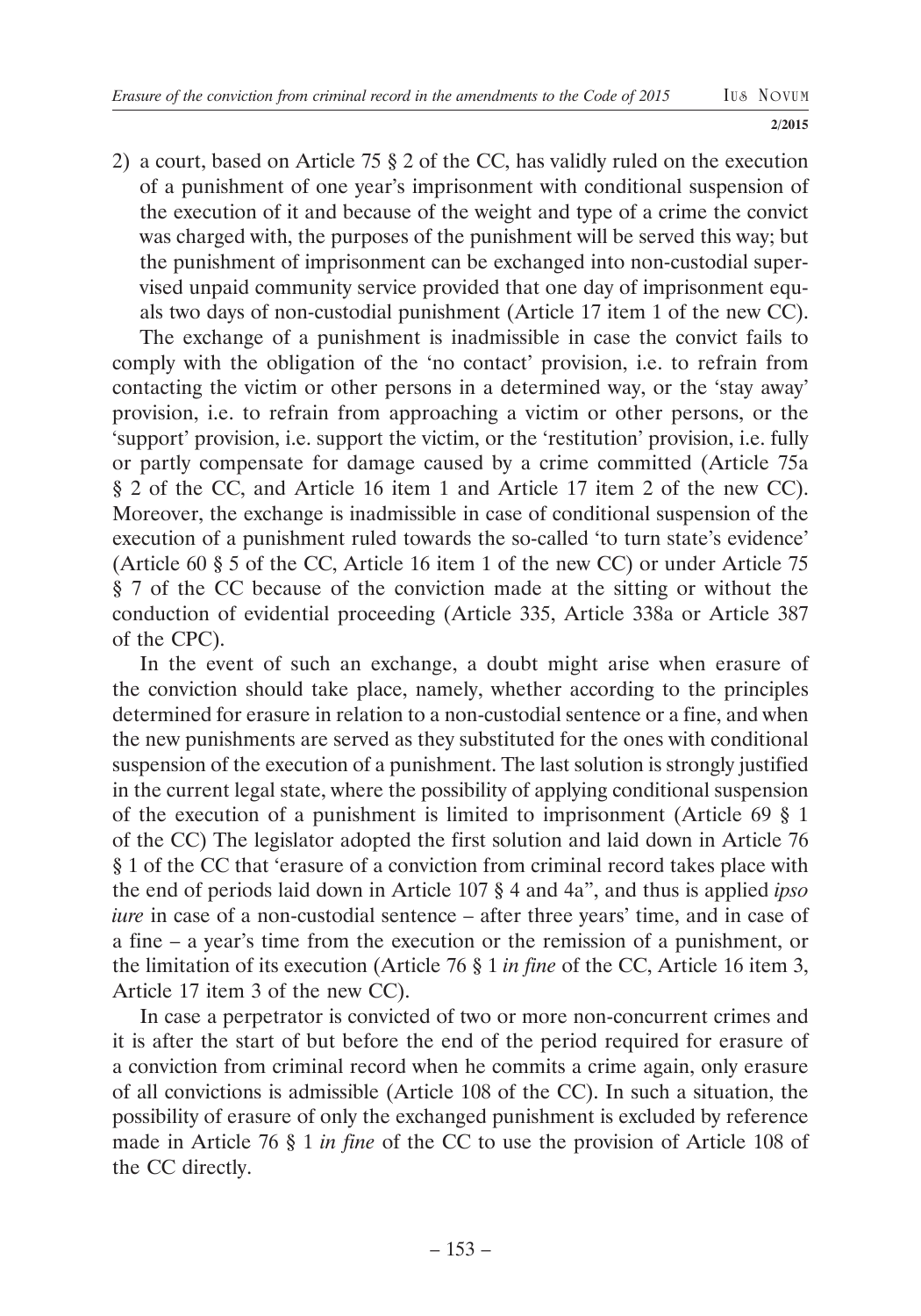## **V. Limitation to erasure of a conviction from criminal record**

Erasure of a conviction from criminal record under general conditions (Article 107 of the CC) depended on the execution or the remission of the penal measure, or the limitation of the execution of the penal measure – if adjudicated – with the exception of the penal measure of remedy for the damage or redress for the distress. Erasure of a conviction did not depend on a fine adjudicated in addition to a punishment<sup>10</sup> (Article 107  $\S$  6 of the CC). Due to the separation of a distinct group of penal measures from the penal measures existing earlier, i.e. a group including forfeiture of objects directly originating from a crime (Article 44 of the CC) and forfeiture of profits obtained from the commission of a crime (Article 45 of the CC) as well as compensatory measures including the obligation to remedy or compensate the damage (Article 46 § 1 of the CC) or redress the distress (Article 47 of the CC), erasure of a conviction was made dependent on the remission or the limitation of the execution of these measures (Article 107 § 6 of the CC). The use of a general term 'compensatory measures' without the exclusion of whichever of them means that – unlike it was before – erasure of a conviction depends on the fulfilment of the obligation to remedy the damage and redress the distress.

Moreover, erasure of a conviction is not possible before the execution of the preventive measure (Article 107 § 6 *in fine* of the CC). Article 107 § 6 *in fine*  of the CC does not lay down a preventive measure, which means it can be any measure of this kind referred to in Article 93 of the CC, i.e. (1) electronic tagging, (2) therapy, (3) addiction treatment, (4) referral to a psychiatric clinic as well as (5) ban on holding a given post, doing a given job or doing specific kind of business, (6) ban on being involved in upbringing, treatment and education of children or providing daycare for them, (7) ban on staying in particular places or in company with particular persons, approaching and contacting particular persons and leaving a particular place without a court's consent, (8) ban on participating in mass events, (9) ban on entering gambling facilities and on getting involved in gambling, (10) obligation to temporarily leave the place of residence used together with the victim, and (11) ban on driving vehicles.

Due to the fact that from the moment the new statute enters into force the adjudicated measure constitutes an obstacle for erasure of a conviction till the moment of its execution, a question arises whether the condition must be fulfilled also in case of a conviction adjudicated before the date.

Failure to serve the preventive measure is an obstacle to erasure of a conviction in case of a fine or a non-custodial sentence adjudicated in exchange for imprisonment with conditional suspension of the execution of a punishment that was not ordered to be carried out although the sentence was valid before

<sup>10</sup> B.J. Stefańska, *Zatarcie skazania* [Erasure of a conviction], Warszawa 2014, pp. 273–274.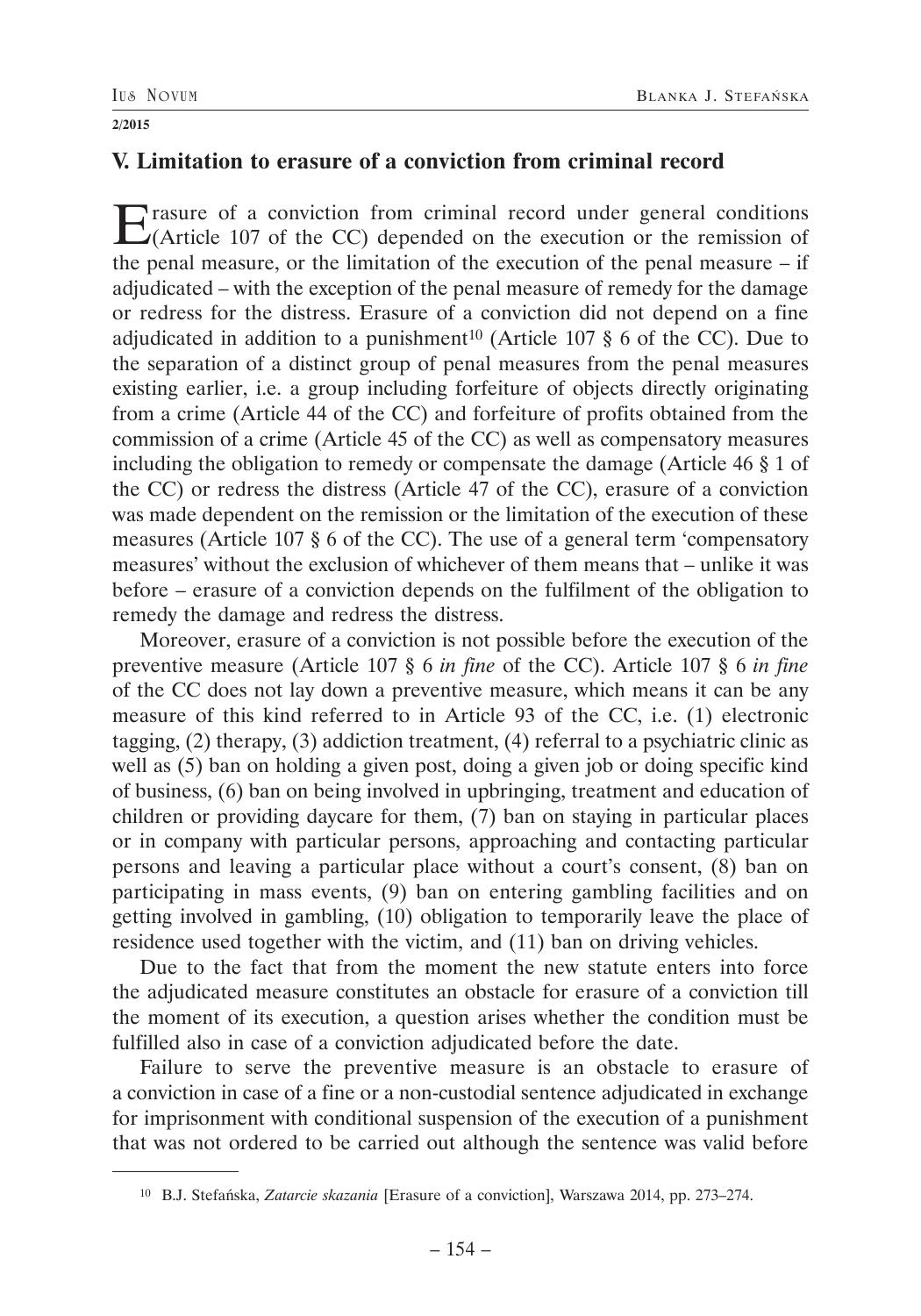the new CC entered into force (Article 16 item 1 of the new CC) and in cases in which a court, based on Article 75 § 2 of the CC validly ruled the execution of a punishment with conditional suspension of the execution of a punishment of under one year's imprisonment (Article 17 item 1 of the new CC). The new CC clearly indicates that erasure of a conviction is admissible also before the execution of the preventive measure (Article 16 § 4, Article 17 item 4 of the new CC).

In the field of erasure of a conviction ordered in a valid sentence before the new CC enters into force – under its Article 21 – the provisions of the new CC shall be applied, except for cases in which the period required for erasure of the conviction expires before the new CC enters into force. This means that after the new CC enters into force, erasure of a conviction is not possible if a preventive measure has not been executed; erasure of the conviction is not possible although it would be possible in accordance with the statute before the amendments. However, if in accordance with the statute after the amendments the period required for erasure of a conviction expired before the new statute enters into force, erasure shall come into force simultaneously with the statute (Article 21 of the new CC). The new CC introduced a principle of direct application of the new statute regardless of the fact whether it is favourable for the perpetrator or aggravates the former conditions for erasure of a conviction from criminal record, except for the situations in which the conditions for erasure have been fulfilled before the new CC enters into force. In such case, Article 4 § 1 of the CC stipulating compliance with the former statute if it is more favourable for the convict is not applicable. Article 21 of the new CC is an interpolar provision and as a special provision in the scope of erasure of a conviction excludes the application of Article 4 § 1 of the CC. The provision independently stipulates the use of the amended statute if the period required for erasure of the conviction has not expired under the force of the former statute.

As far as erasure of a conviction from criminal record is concerned, due to a successful probation period under conditional suspension of the execution of a punishment, it earlier depended – if adjudicated – on the execution or remission of the punishment, or the limitation of the execution of a punishment of a fine or a penal measure, with the exception of a penal measure in the form of obligation to compensate the damage or redress the distress (Article 76 § 2 of the CC). At present, similarly to erasure of a conviction based on general provisions, due to the exclusion of forfeiture and compensatory measures, the possibility was limited by these measures, including the obligation of remedy and redress.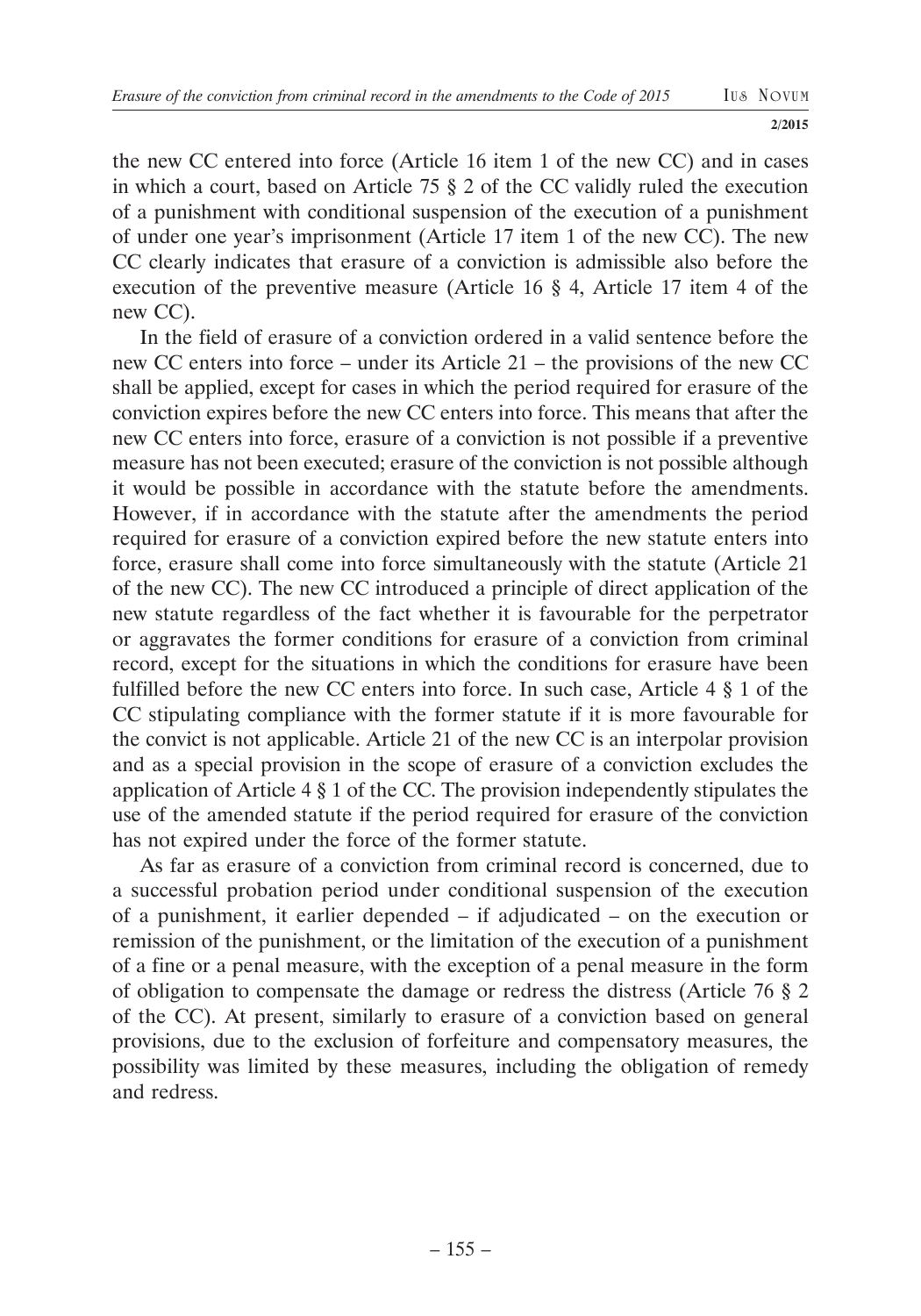# **VI. Erasure of a conviction from criminal record in case of a sentence issued in another member state of the European Union**

Erasure of a conviction from criminal record can be applied to adjudications<br>
of Polish courts. A Polish court cannot erase a conviction from criminal record in case of a sentence issued by a court of another state. It is due to the fact that a sentence is valid in the state of issue and executed by that state. Foreign sentences are not executed in Poland because in compliance with the Roman principle *par in parem non habet imperium*, each state has an exclusive right to execute its powers towards its citizens and other sovereign entities of international relations must not implement whatever imperious acts on the territory of another state<sup>11</sup>.

Due to the fact that in the period before the amendment to the Criminal Code, valid sentences rendered in other member states of the European Union were recognised in some criminal proceedings in Poland and a convict was treated as guilty of a crime committed in a case other than the one being subject to the Polish criminal proceeding (Article 114a of the CC), Article 107a of the CC clearly excluded erasure of such a conviction by a Polish court. The amendment repeals the provision, which may suggest that it is possible now. The conclusion like that is not justified because at present the issue is regulated in Article 114a § 2 point 2 of the CC. In accordance with this provision, a valid conviction for a crime issued by a competent criminal court in a member state of the European Union is a conviction recognised in Poland, with the exception of an act that is not a crime in Poland in which case the perpetrator is not subject to punishment or the punishment is not known under the statute. However, with respect to erasure of a conviction from criminal record resulting from such a sentence *verbal legis* "the statute that is in force in the place of conviction is applied" (Article 114a § 2 point 2 of the CC). This means that the erasure of conviction adjudicated in a member state of the European Union takes place under the conditions and in the mode stipulated in the law of the country where the sentence was issued. This is a logical solution because erasure of a conviction from criminal record is incorporated in the legal system of a given state and applying foreign regulations would interfere in the coherence of the given system. Thus, a Polish court is not competent to erase convictions from criminal record, and in case of convictions rendered in other European Union member states, erasure does not take place by virtue of law even if the requirements for that laid down in Polish criminal law were met<sup>12</sup>. It might seem that the clear exclusion of erasure of a conviction

<sup>11</sup> A. Sakowicz, *Zasada ne bis in idem w prawie karnym w ujęciu paneuropejskim* [Principle *ne bis in idem* in criminal law – Pan-European approach], Białystok 2011, p. 134.

<sup>12</sup> B.J. Stefańska, *Zatarcie skazania wynikającego z wyroku państwa obcego* [Erasure of a conviction rendered in a foreign country], PiP 2011, No. 10, p. 104.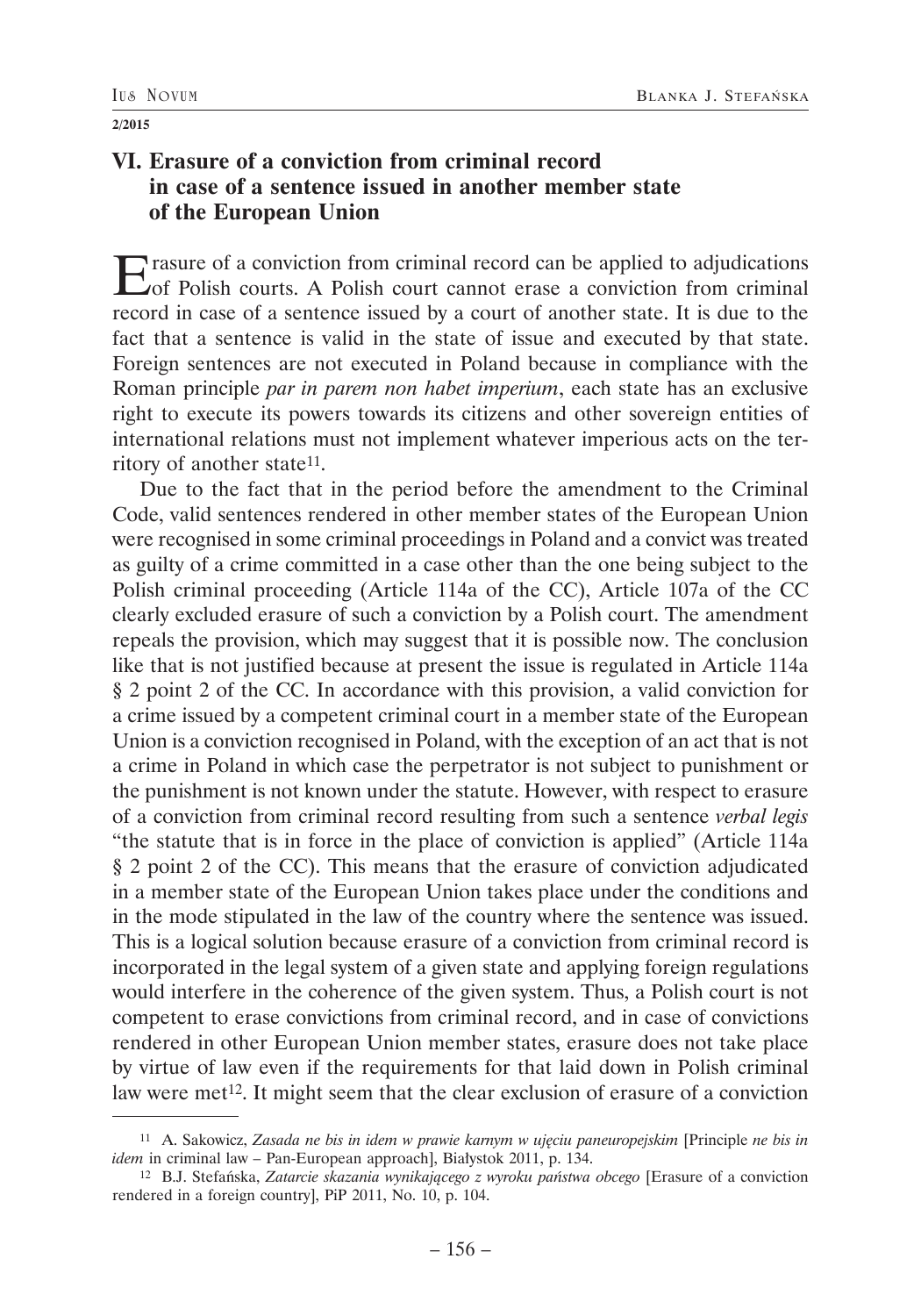**2/2015**

rendered in another European Union country from the proceeding carried out in accordance with Polish regulations may *a contrario* lead to a conclusion that there is such a possibility in case of non-European Union countries' convictions. Such a conclusion is in conflict with *ratio legis* of Article 114 § 2 point 2 of the CC. The exclusion *expressis verbis* of such a possibility is connected with the requirement to take into account during a criminal proceeding valid convictions in criminal cases adjudicated in other European Union states. The provision refers to such sentences that were rendered and executed in another European Union state.

The wording of Article 114a § 2 of the CC: "in case of a conviction rendered by a court referred to in § 1, in relation to  $(...)$  erasure of a conviction – the statute that is in force in the place of issue is applied" indicates that the organ competent to erase a conviction is the competent organ of the state where the conviction was rendered. The law of the country of the sentence issue determines the requirements for erasure of convictions as well as organs authorised to take the decision and the mode of proceeding13.

The provision excludes erasure of a conviction in accordance with any mode: by virtue of law and based on a court's decision. However, it is rightly highlighted that the exclusion is not applicable in case of erasure of a conviction as a result of the amendment to the Polish Act – the Criminal Code, which de-penalises an act that the perpetrator was convicted for. The same consequence results from de-penalisation of an act, for which a perpetrator was convicted in Poland, in another country and it does not matter that the act remains illegal in Poland14. A Polish court cannot take into account a conviction rendered by another member state of the European Union that, in accordance with the law of the country, has been erased from criminal record. It also does not matter what the mode of erasure of conviction in another European Union country was, i.e. whether it was by virtue of law or based on a court's decision, and whether Polish law admits erasure of a conviction in such case. A Polish court is not competent to examine the grounds for erasure of a conviction as well as the compliance of that legal solution with the Polish regulations. It is laid down in Article 114a § 2 of the CC, which *expressis verbis* excludes the use of Article 108 of the CC, which lays down collective erasure of two or more convictions. If in another European Union country erasure of one of a few convictions takes place, although it would be impossible in accordance with Article 108 of the CC, a Polish court is obliged to acknowledge erasure of one conviction.

<sup>13</sup> B.J. Stefańska, *Zatarcie skazania…* [Erasure of a conviction…], p. 211.

<sup>14</sup> G. Bogdan, [in:] G. Bogdan, Z. Ćwiąkalski, P. Kardas, J. Majewski, J. Raglewski, M. Szewczyk, W. Wróbel, A. Zoll, *Kodeks karny. Komentarz* [Criminal Code – Commentary], vol. I, Warszawa 2012, p. 1279.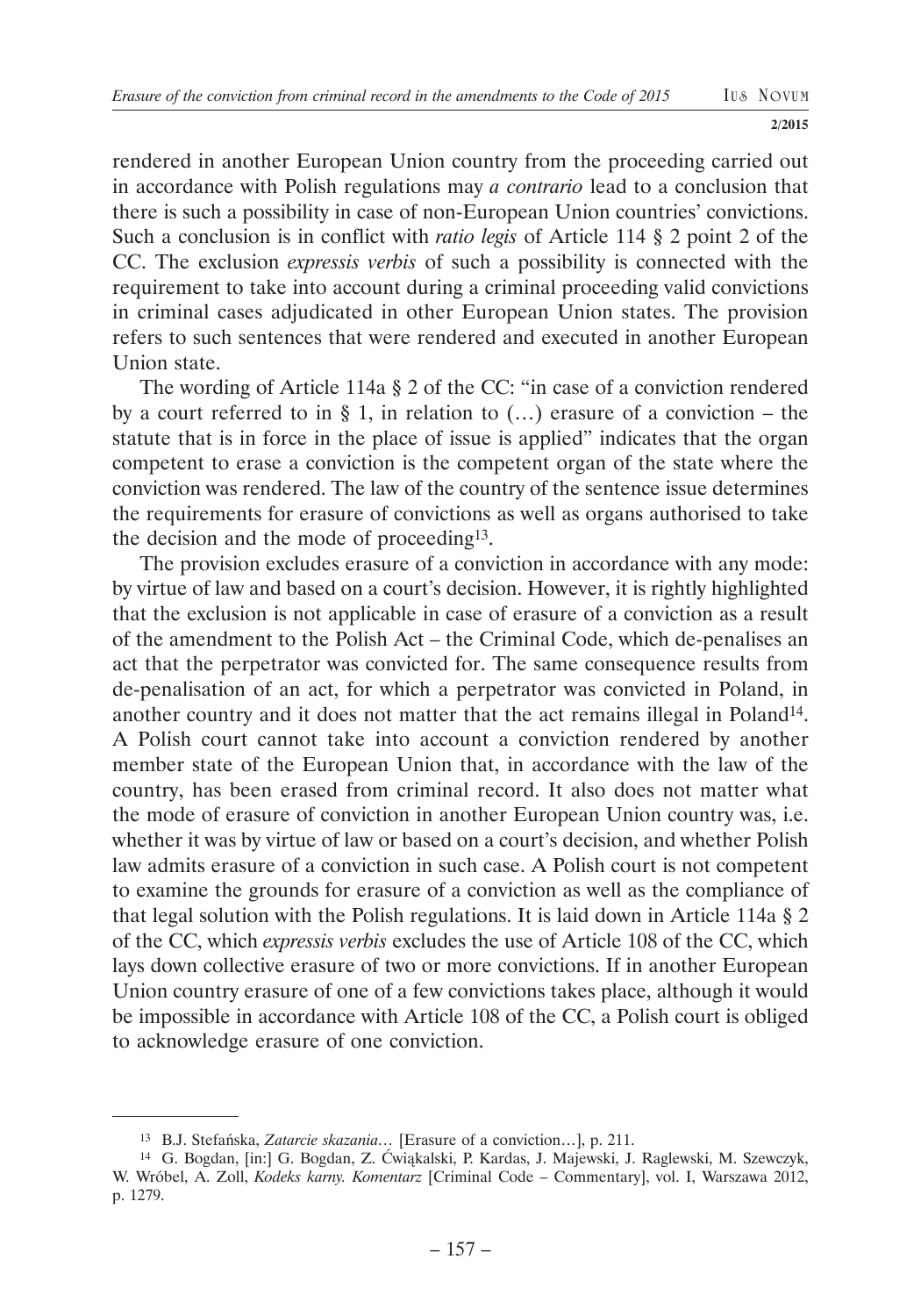## **VII. Limitations to the exclusion of erasure of a conviction from criminal record**

Not all convictions are subject to erasure from criminal record regardless of the time passed. The Criminal Code explicitly or tacitly excludes erasure of a conviction in some circumstances.

According to Article 106a of the CC, erasure of a conviction is not applicable in case of a sentence to imprisonment without conditional suspension of its execution for a crime against sexual freedom and morality of a victim being a minor under 15 years of age. The amended statute did not repeal this exclusion, neither did it limit it, although it was criticised in literature15 and the Bill of 10 December 2013 on amending Act – the Criminal Code and some other acts contained a proposal to repeal this exclusion of erasure of a conviction and to substitute it with a requirement for a 30-year period from the execution or the remission of a punishment, or the limitation of the execution of a punishment (Article 106a of the CC Bill)16.

It was a rule in the past that – because of the inability to fulfil the prerequisite of time to pass from the execution of a penal measure or the limitation of its execution, which in accordance with Article 107 § 6 of the CC is the requirement for erasure of a conviction – erasure of a conviction could not be applied in case of an adjudication of a penal measure forever (tacid exclusion). It referred to the adjudicated forever: ban on holding posts and doing all or some types of jobs or being involved in activities connected with upbringing, education and treatment of minors as well as providing daycare for them (Article 41 § 1a and 1b of the CC), obligation to refrain from staying in company with certain circles and in certain places, ban on contacting specified persons or ban on leaving a given place of residence without a court's consent (Article 41a § 3 of the CC), and ban on driving all motor vehicles (Article 42 § 3 and 4 of the CC). It is the exception, not the rule that erasure of a conviction could take place in case of adjudication on refraining from staying in company of some circles and in some places, a ban on contacting some persons or a ban on leaving he place of residence without a court's consent, should a court – based on Article 84a § 1

<sup>15</sup> S. Szyrmer, *Nowelizacja prawa karnego w świetle ustawy z dnia 27 lipca 2005 r. o zmianie ustawy – Kodeks karny, ustawy – Kodeks postępowania karnego i ustawy – Kodeks karny wykonawczy (Dz.U. Nr 163, poz. 363)* [Amendments to criminal law in the light of Act of 27 July 2012 amending Act – the Criminal Code, Act – Criminal Procedure Code and Act – the Penalties Execution Code (Journal of Laws No. 164 item 363)], CZPKiNP 2006, No. 1, pp. 64–65; A. Marek, *Nieprzemyślane zaostrzenie kar z pedofilię* [Not well-thought aggravation of punishments for paedophilia], Rzeczpospolita of 14 August 2005, p. C 3; *ibid.*, *Kodeks karny. Komentarz* [Criminal Code – Commentary], Warszawa 2010, p. 295; P. Stępniak, *Środki penalne we Francji i Polsce. Doktryna, legislacja, praktyka* [Penal measures in France and Poland – doctrine, legislation, practice], Warszawa 2012, p. 405.

<sup>16</sup> See B.J. Stefańska, *Zmiany w zakresie zatarcia skazania* [Change in the scope of erasure of a conviction], [in:] *Reforma prawa karnego* [Criminal Code reform], (ed.) I. Sepioło-Jankowska, Warszawa 2014, pp. 422–425.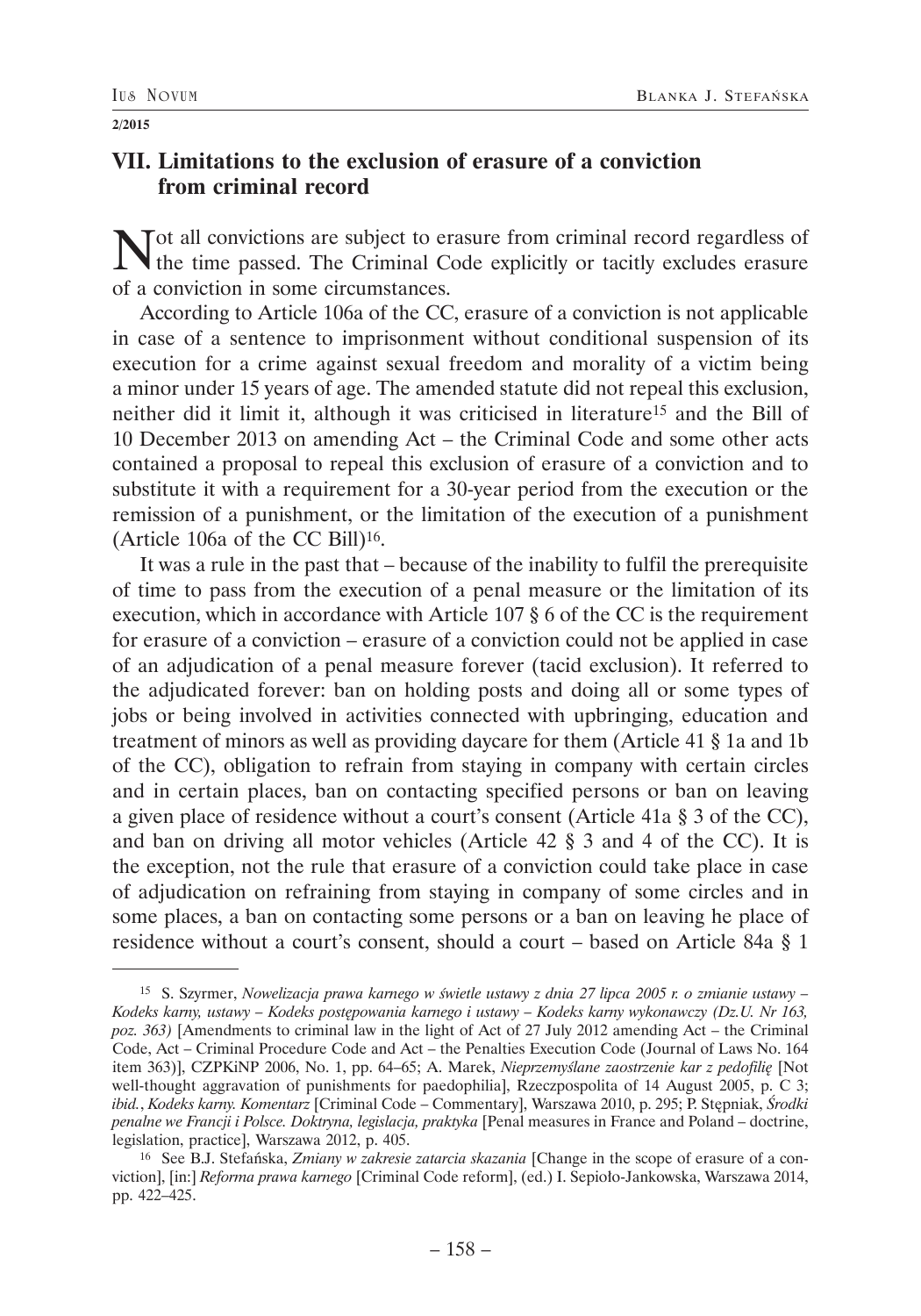of the CC – recognise them as executed. It could do that, after taking opinions of expert witnesses whether the convict's conduct after the commission of crime and during the punishment execution justified a belief that after the quashing of the ban or obligation the convict would not commit a crime against sexual freedom or morality of a minor, and after the ban or obligation was executed for at least ten years (Article 84a § 1 and 2 of the CC).

The amended statute introduced substantial changes with respect to that area, allowing for the shortening of the period of applying a penal measure adjudicated forever and defined it as a measure for life. In accordance with Article 84 § 2 a of the CC, if a penal measure is adjudicated for life, a court may recognise it as executed if the convict complies with the legal order and there is no threat that he will commit a crime similar to that for which he was convicted and for which he was sentenced to a penal measure, which was executed for at least 15 years. Shall a court recognise the penal measure as executed, erasure of a conviction may take place. Thus, the amendment indirectly extended the objective scope of erasure of a conviction and the limitation to the exclusion of erasure of a conviction from criminal record.

### **VIII. Conclusions**

The amended statute decreased the required time limits for erasure of a conviction in case of the adjudicated punishment of a fine and a non- -custodial sentence, but the period required for erasure of a conviction in case of imprisonment should have been made dependent on the length of the adjudicated imprisonment. It was highlighted in literature that a convict sentenced to three months' imprisonment should not be treated in the same way as a convict sentenced to 25 years' imprisonment because the convictions are for crimes of a different weight and the perpetrators are different, too. It was suggested that erasure of the conviction by *ipso iure* take place after 20 years from the end of the execution or the remission of a punishment, or the limitation of the execution of a punishment – in case of 25 years' imprisonment, after 15 years – in case of over five years' imprisonment, and after ten years – in case of under five years' imprisonment<sup>17</sup>.

There is no justification for the same period required for erasure of a conviction in case of the adjudication of a fine and the renouncement of inflicting a punishment.

The introduction of an opportunity to recognise a penal measure adjudicated for life as executed made it possible to erase a conviction with regard to such a measure, which was earlier a substantial drawback of the statute.

<sup>17</sup> B.J. Stefańska, *Zatarcie skazania*… [Erasure of a conviction…], p. 282.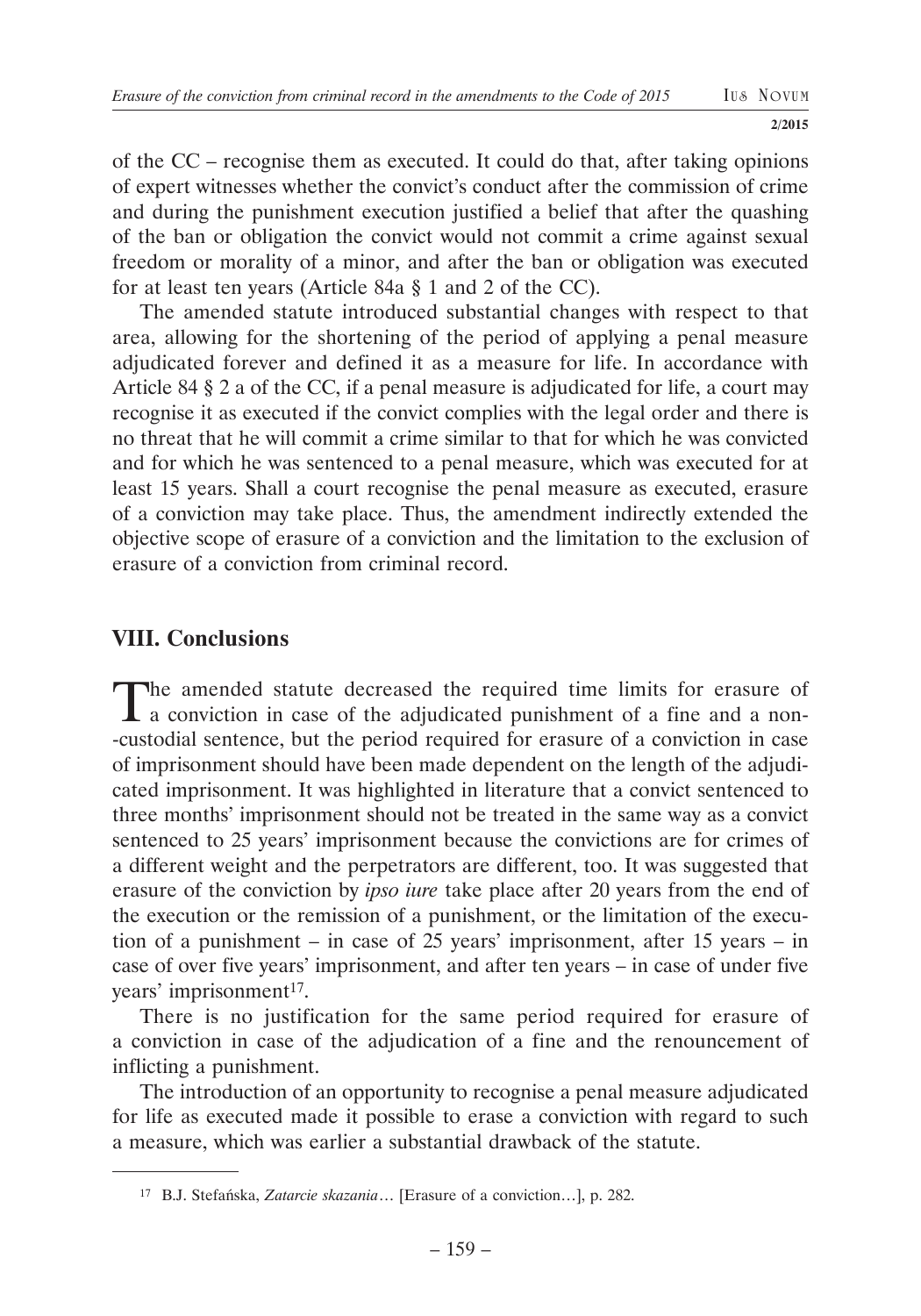### **ERASURE OF THE CONVICTION FROM CRIMINAL RECORD IN THE AMENDMENTS TO THE CRIMINAL CODE OF 2015**

#### **Summary**

The article discusses the changes introduced by the amendments of 20 February 2015 to the Criminal Code with respect to erasure of a conviction from criminal record. It analyses the shortening of the periods required for erasure of a conviction in case of the adjudication of a fine or a non-custodial sentence, the differentiation of the conditions for erasure of a conviction in case of imprisonment with conditional suspension of the execution of a punishment depending on the consequences of the unsuccessful probation period, the extension of the conditions limiting erasure of a conviction in case of the adjudication of all compensatory measures, and the re-regulation of erasure of a conviction rendered in another member state of the European Union and the limitation of the exclusion of erasure of a conviction from criminal record.

### **ZATARCIE SKAZANIA W NOWELIZACJI KODEKSU KARNEGO Z 2015 R.**

### **Streszczenie**

Przedmiotem artykułu są zmiany wprowadzone nowelą z dnia 20 lutego 2015 r. do kodeksu karnego w zakresie zatarcia skazania. Analizowane są zmiany polegające na skróceniu okresów wymaganych do zatarcia skazania na grzywnę lub karę ograniczenia wolności, zróżnicowaniu warunków zatarcia skazania na karę pozbawienia wolności z warunkowym zawieszeniem jej wykonania w zależności od skutków niepomyślnego upływu okresu próby, rozszerzeniu warunków ograniczających zatarcie skazania na wszystkie środki kompensacyjne, ponownym uregulowaniu zatarcia skazania wynikającego z wyroku innego państwa członkowskiego Unii Europejskiej oraz graniczeniu wyłączeń zatarcia skazania.